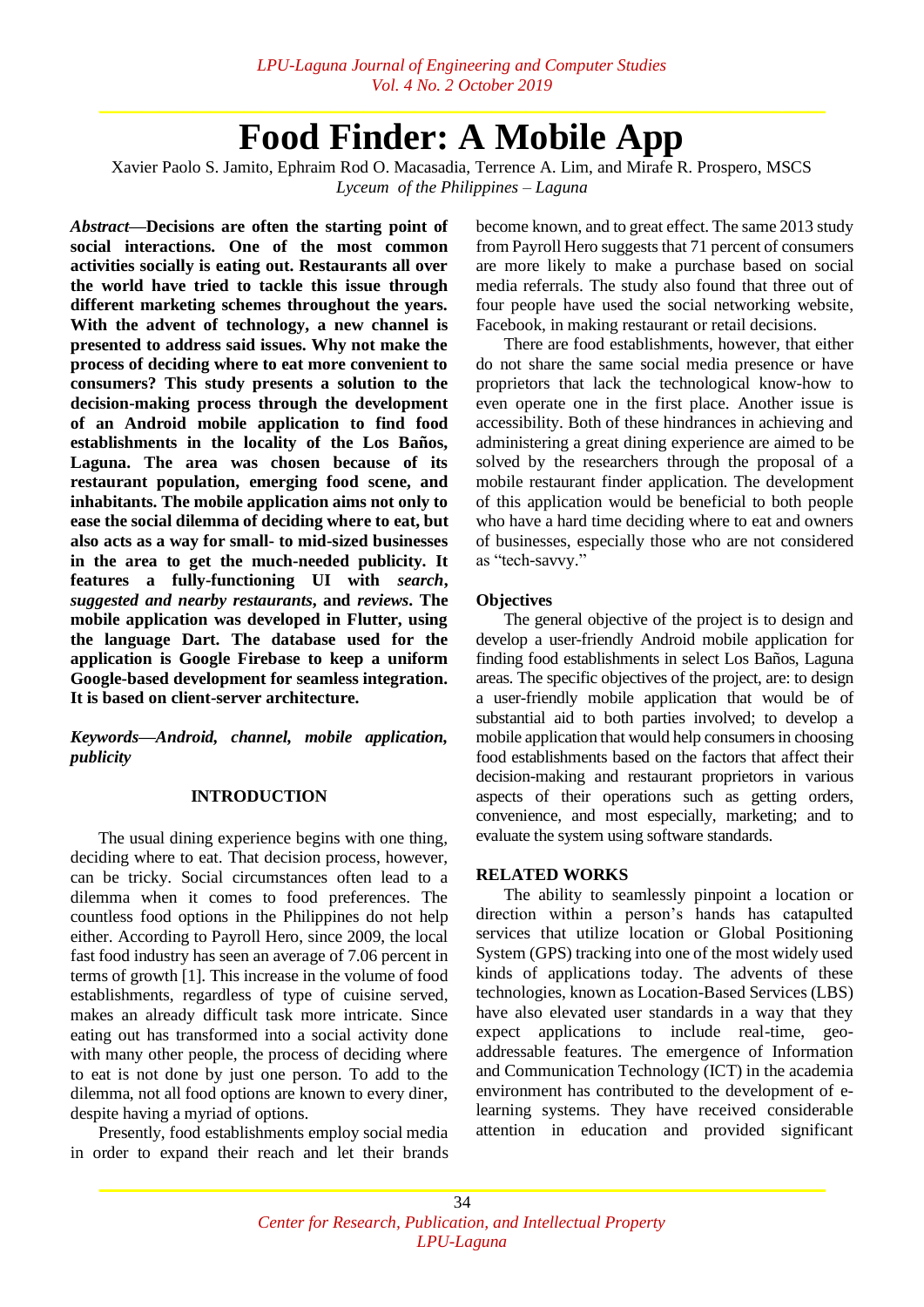advantages such as convenience, flexibility. and a global learning community [2].

Services that make use of LBS technologies include, but are not limited to, safety and emergency, navigation, search applications, e-commerce, and geo-tagging in social media which also lists how the utilization of LBS can help further enhance the usage of restaurant finder applications such as the one the researchers proposed through the addition of features such as: location-based advertising, restaurant awards and/or badges, and tracking friends' restaurant history [3].

There are many reasons as to why Android continues to be the world's most widely used operating system (OS). The biggest is its open source nature. It has become the preferred OS by both customers and developers alike since it is fully customizable and easily tinkered with [4]. Users of other mobile operating systems such as iOS do not enjoy the same degree of availability and flexibility that those who use Android devices do.

Why m-commerce? Convenience is the number one answer, but there are other factors at play, pros include a faster transaction process, increased consumer reach, low operational costs, access to remotely located stores, ability to rapidly scale upwards, and easier communication process [5]. On the other hand, the cons include conflicts in security, human and machine error, technical requirements, and high reliance on technology.

The role that food plays in society is deeply rooted into a certain country's culture—food is an important dimension when it comes to ethnicity and national identity. Results also state that food possesses a "heritage that is worthy of protection." Another aspect that gives food its social nature is its global characteristic. Henderson's study, for instance, details how food in one country can be directly "influenced by globalizing forces." This does not mean that external food cultures would overpower local uniqueness. That differing food cultures can co-exist in a same local plane that gives food all the more social capabilities [6].

When talking about restaurant-related applications for mobile, arguably the most popular is Yelp. It was started in 2004 by two former PayPal employees, Jeremy Stoppelman and Russel Simmons. It is one of the biggest restaurant-recommendation services online, with \$5 billion valuation and about 130 million unique monthly visitors in 2014. While not entirely restaurantexclusive, many people use Yelp for that purpose—to find good places to eat. How effective is it, though? [7].

It is suggested that online review services such as Yelp do indeed have an impact on restaurants and its patrons. The study found that a one-star increase in a restaurant's Yelp rating increases revenue to up to five

to nine percent. Nonetheless, not all restaurants enjoy this effect. Chain-affiliated restaurants, such as McDonald's and Burger King, are excluded from this, and have even declined in market share as Yelp continues to evolve and occupy a large market share. This leads to a belief that an introduction to lesserknown restaurants (not chain-affiliated) through the use of a technological application would be beneficial business-wise and client-wise [8].

# **METHODOLOGY**

# **Project methodology**

The agile methodology has given other software development methods such as in Scrum and Agile Unified Process a platform. The mobile nature of the system, however, that the researchers proposed requires the chosen methodology to suit its needs.



Figure 1. Agile methodology with Lean SDLC

Using agile methodology for mobile application development, the application development process becomes quicker, easier, and more efficient. The *requirements analysis* began during the inception of the project topic and client deliberation in order to gauge and measure the required components of the system based on the needs of the client. After the goals of the proposed system were clear with the guidance of the client, the researchers moved on to the next stage of development. After identifying the requirements for the system, the *planning* phase occurred in order to determine how best to tackle the needs of the client. The planning stage included analysis and assumption of time, financial, and personnel costs. This is critical in order to assess the feasibility and measure the success of the system. Apart from designing the application's parameters, the researchers also underwent the actual design of the application. The project's components, including user interface and features are meant to fulfill the requirements planned during the *requirements analysis* stage. The design of the system should adapt to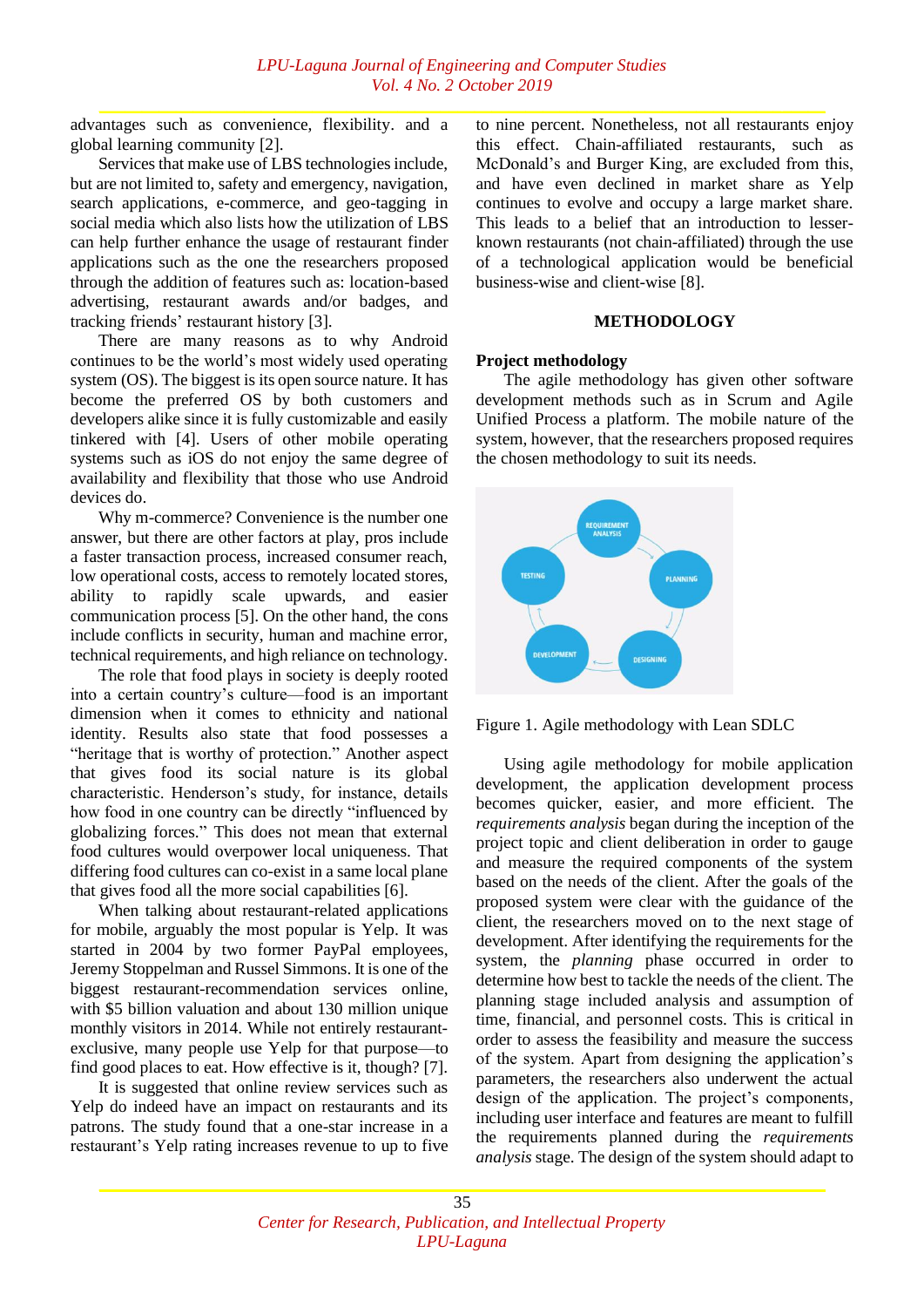the mobile platform that the researchers propose to be used. *Development* is the actual creation of the system, in this instance, in the form of programming. The researchers utilized Android Studio in order to build the system with the Java programming language. Currently, the researchers are in the developmental stages. The system currently features only a log-in module, with the other modules soon to follow.

The *testing* of the application would be the final phase of the study and it would be the measuring stick for the success of the system. Additionally, the researchers would employ a post-development survey for users and administrators of the application in order to gauge how effective the system is in terms of functionality, ease-of-use, and maintainability.

#### **System architecture**

This is the system architecture of the capstone project which is the foundation of the layout of its hardware and networking topology that are used in the development of the system.



Figure 2. System architecture

The network topology defines the physical and logical layout of the network that the application uses. Figure 2 depicts an example wherein two users are simultaneously using the application; therefore, simultaneously accessing the database. This synchronous process makes use of the network through communication.

#### **Graphical user interface**

| User account                                     |               |               |
|--------------------------------------------------|---------------|---------------|
|                                                  |               | <b>Q</b> 1:49 |
|                                                  |               |               |
|                                                  |               |               |
|                                                  |               |               |
|                                                  | <b>Log In</b> |               |
|                                                  |               |               |
|                                                  |               |               |
| E-Mail                                           |               |               |
|                                                  |               |               |
| Password                                         |               |               |
| <b>New? Register Here</b>                        |               |               |
| Log In                                           |               |               |
|                                                  |               |               |
| $\lceil \frac{B}{2} \rceil$ Log In with Facebook |               |               |
|                                                  |               |               |
| Log In with Google                               |               |               |
|                                                  |               |               |
| or Continue as Guest                             |               |               |
|                                                  |               |               |
|                                                  |               |               |
|                                                  |               |               |

Figure 3. Log in/sign up page

Log in page of the system contains login forms such as text boxes for both the e-mail and password. There are three buttons on the page, one for logging in through e-mail, Facebook, or Google. For new users, a link for registering to the application is also present. A guest button is also available.



Figure 4. Homepage

The homepage of the application features a hamburger button on the top-left that triggers open a side menu, a search button on the top-right to search for specific restaurants, and featured restaurants on the middle that shows food options depending on the time of day.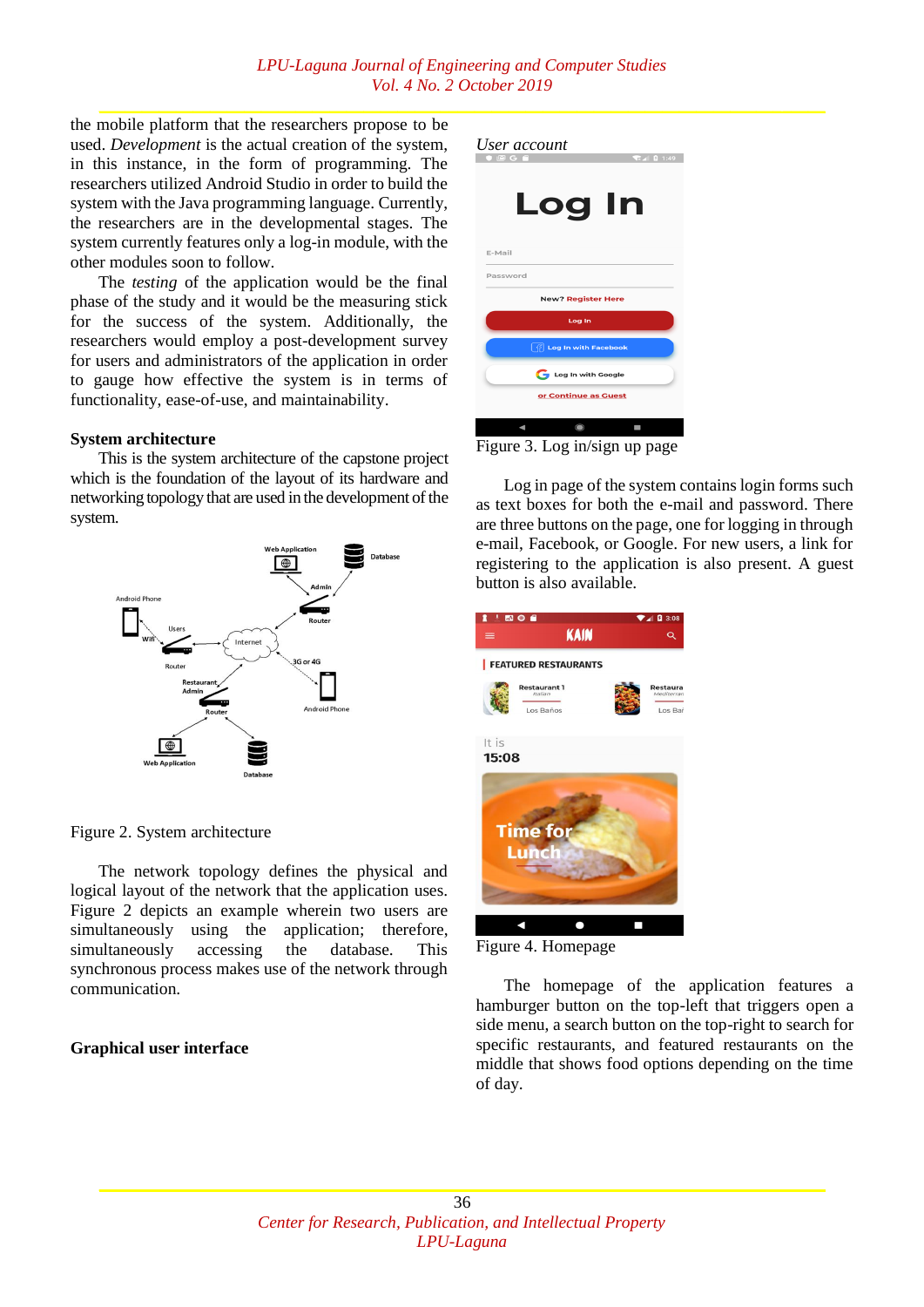# *LPU-Laguna Journal of Engineering and Computer Studies Vol. 4 No. 2 October 2019*



Figure 5. Side menus

The side menus slide open when the hamburger button is pressed. It has four sub-menus, namely: restaurants, nearby, settings, and FAQs. It also features a user profile above the menu. The homepage becomes blurred when the side menu is open to assert focus on the side menu.



Figure 6. Restaurants' list menu

The restaurant's menu features three sub-menus: list, cuisine, and history. The *list menu* shows a list of all the restaurants registered in the application. The *cuisine menu* divides the restaurants by type of cuisine. The *history menu* shows previous restaurants ordered from or rated.



Figure 7. Sample cuisine menu (Silog)

A sample restaurant page, Bogart's Bentelog, contains restaurant details, restaurant menu, contact details for deliveries, and a rating system.



Figure 8. Nearby restaurant's menu

The *nearby food establishments menu* displays restaurants in the vicinity. This uses the Google Maps API in order to distinguish restaurants that are registered in the application as well.

# **RESULTS**

# **Evaluation on system performance**

This section summarizes the findings and results of system evaluation using software quality standards on software functionality, reliability, maintainability, and portability using ISO 9126, a software product evaluation standard from the International Organization for Standardization.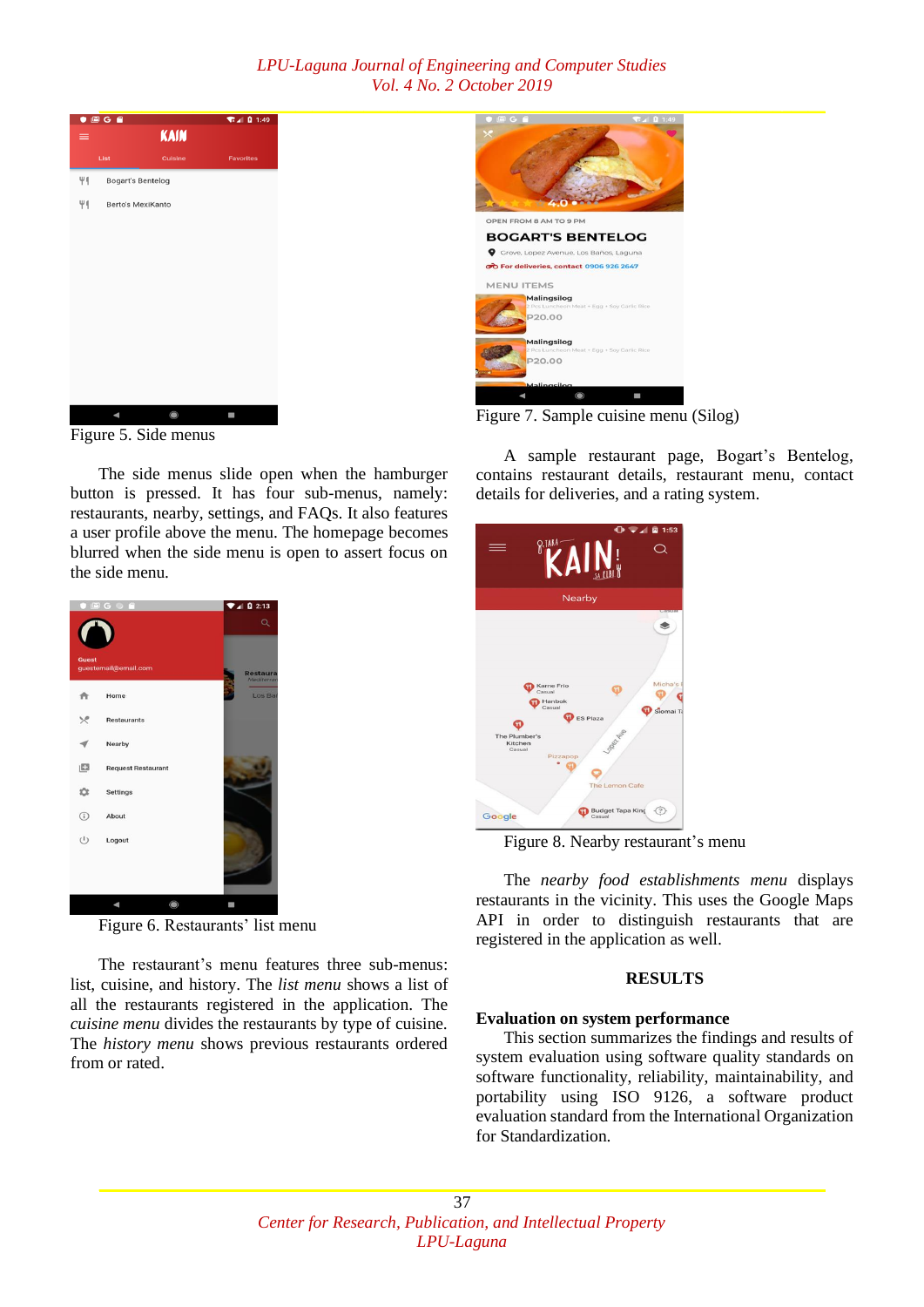# *LPU-Laguna Journal of Engineering and Computer Studies Vol. 4 No. 2 October 2019*



Figure 9. Functionality evaluation of the system

For F-1, *sufficient testing of the system was carried out prior to implementation*, 76 percent of the respondents *agree*, followed by 24 percent who *strongly agree*. For F-2, *the application is operating as expected*, 66 percent *agree* and 34 percent *strongly agree*. In terms of F-3, *the software responds well to user inputs*, 80 percent *agree*, while 20 percent *strongly agree*. In F-4, *the application is effective in accomplishing required tasks*, 90 percent of the respondents *agree* and 10 percent *strongly agree*.



Figure 10. Reliability evaluation of the system

For F-1, *the application was able to serve its purpose reliably*, 78 percent of the respondents *agree*, 20 percent *strongly agree*, and two percent *disagree*. Under F-2, *the application experienced zero to little crashes*, 76 percent *agree* and 24 percent *strongly agree*. In F-3, *our business' data was not compromised during application runtime*, 76 percent of the respondents *agree*, followed by 24 percent who *strongly agree*. For F-4, *each runtime of the application was uninterrupted*, 60 percent *agree* and 40 percent *strongly agree*.



Figure 11. Portability evaluation of the system

For F-1, *the Android platform is the ideal environment for the application*, 68 percent of the respondents *agree*, followed by 26 percent who *strongly agree*, and six percent who *disagree*. F-2, *the application is easily utilized in mobile devices*, 64 percent *agree*, 30 percent *strongly agree*, and six percent *disagree*. For F-3, *the application is available for offline use*, 66 percent *agree* and 34 percent *strongly agree*. For F-4, *the application runs smoothly throughout many device iterations*, 50 percent of the respondents *agree* and *strongly agree*.



Figure 12. Maintainability evaluation of the system

In F-1, *the application is well-maintained*, 69.40 percent of the respondents *agree*, followed by 30.60 percent who *strongly agree*. F-2, *the application received regular updates from developers*, 67.30 percent *agree* and 32.70 percent *strongly agree*. For F-3, *the application's performance was kept in track*, 69.40 percent of the respondents *agree*, then 30.60 percent *strongly agree*. For F-4, *software bugs were regularly fixed by the developers*, 75 percent of the respondents *agree* and 25 percent *strongly agree*.

#### **CONCLUSION AND RECOMMENDATION**

#### **Conclusion**

The researchers were able to create an application that can provide information about certain food